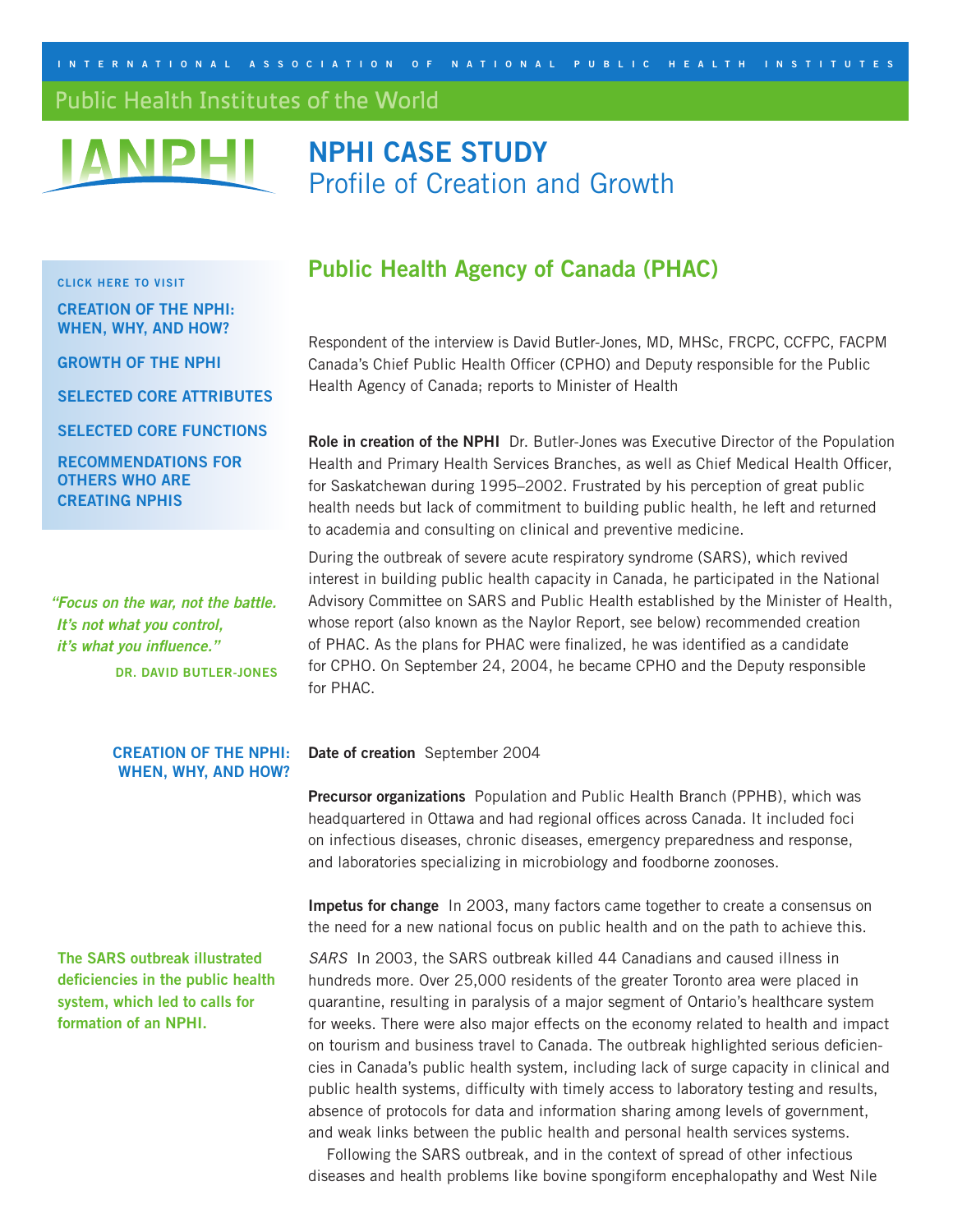virus infection, the Minister of Health appointed a National Advisory Committee on SARS and Public Health, chaired by Dr. David Naylor. The report of this Committee was submitted in October 2003. Like the previously released Kirby Report from the Senate Standing Committee on Social Affairs, Science and Technology, the Naylor Report recommended creating a new agency with specific responsibilities for public heath in areas of federal jurisdiction. The agency would be separate from Health Canada and report to the Minister of Health. Both Committees also recommended that the federal government appoint a senior official to serve as Canada's Chief Public Health Officer (CPHO).

Previous meetings and reports Dr. Butler-Jones had chaired a committee on public health capacity in Canada for the Deputy Ministers a few years prior. The report emphasized the need for more investment in public health, using examples such as major infectious disease outbreaks and rising rates of obesity and chronic diseases. By the time the report was complete, all the Deputies who had requested the report were gone and no changes resulted. The report addressed many issues later included in the Kirby and Naylor reports.

At the peak of the SARS outbreak, the Canadian Institutes of Health Research convened a meeting of scientists, public health workers, politicians, and others whose deliberations yielded similar concerns and recommendations. A review from Ontario reported on the differences between the response to SARS by the U.S. government, which was perceived as largely successful, and by Toronto. Much of the difference was attributed to the United States' strong national public health presence, with a focal point in the Centers for Disease Control and Prevention.

Coalitions In 2003, several national organizations, including the Canadian Public Health Association, formed the Canadian Coalition for Public Health in the 21st Century. This group also recognized the urgency of developing capacity to address public health threats and reached consensus about changes that were needed.

**Major controversies in developing the NPHI** The founders faced several issues during the NPHI creation and development process.

Whether to focus only on infectious disease Dr. Butler-Jones and others effectively argued that non-communicable conditions share many of the same underlying contributors as infectious diseases and that it made sense to create a comprehensive public health agency.

Whether to locate in Ottawa or elsewhere The decision to have a major focus in Manitoba was based on 1) strong political leadership in Manitoba, 2) presence of the only P-4 laboratory in the country, 3) symbolism of not being Ottawa-centric, i.e., having a more national presence, and 4) availability of convenient airline connections between Ottawa and Manitoba/Winnipeg and to the other parts of the country.

Whether PHAC should be in or outside of government Ultimately, the potential to have more influence on governmental processes, policy decisions, and budget seemed a critical factor in favor of being in government. Nevertheless, the CPHO is guaranteed a measure of independence in the Public Health Agency of Canada Act (2006), which codified the CPHO role and PHAC. Both PHAC and Health Canada report to the Minister of Health.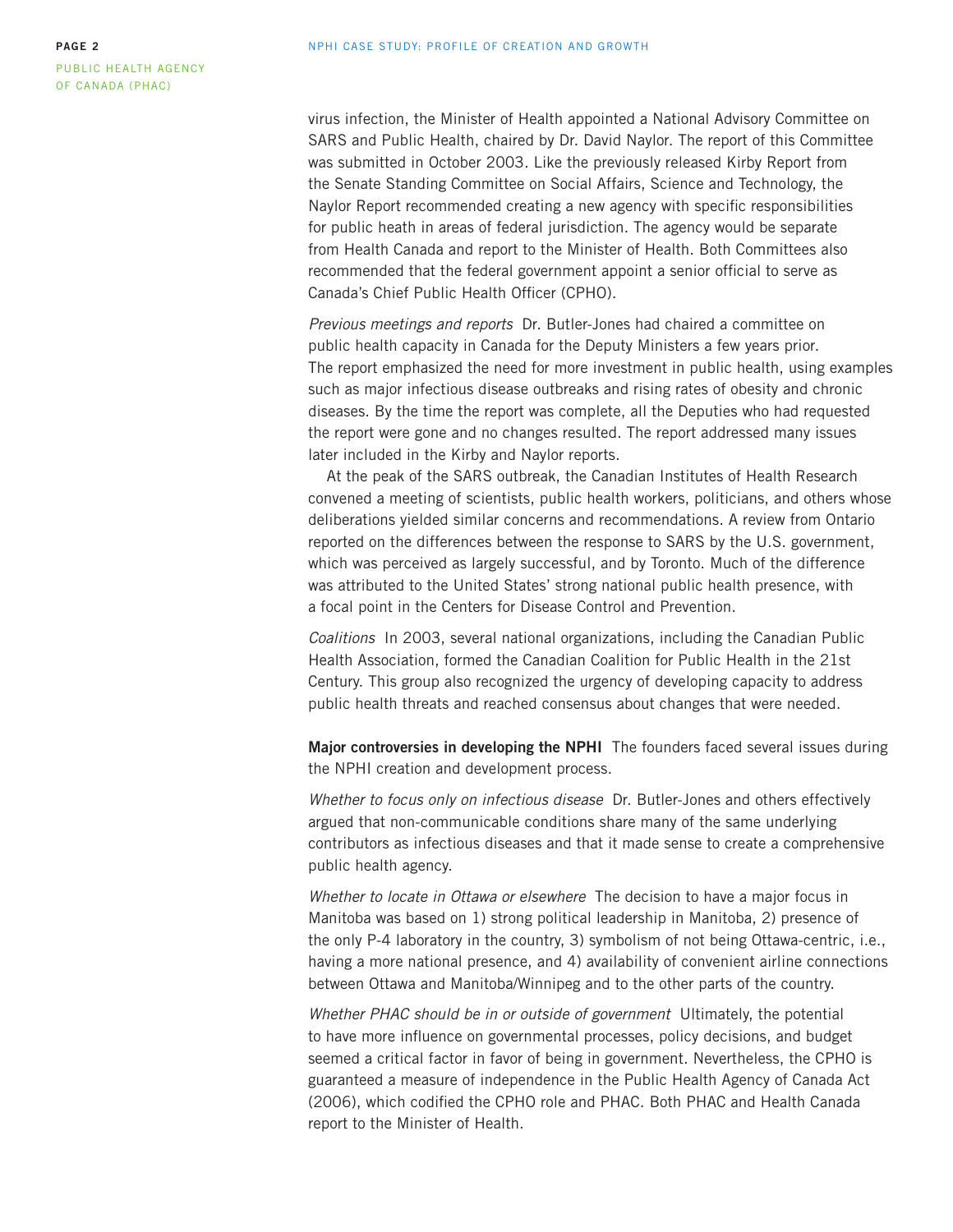**Factors leading to success in creating the NPHI** "The stars were aligned." Canada was prepared to take advantage of all of the work that had gone on previously to characterize the deficiencies in Canada's public health system and to propose solutions that would enhance public health. When SARS occurred, much of the groundwork had been done in terms of educating leaders and identifying solutions. In addition, many critical relationships had already been forged.

Success in making the NPHI operational occurred from:

Focus on building relationships This is part of the organizational culture of PHAC. Because Dr. Butler-Jones believes so strongly in the importance of relationshipbuilding, he consciously models this approach.

Deliberate approach to solving problems and resolving differences Great emphasis has been placed on understanding how to deal with issues and decision-making processes. Development of approaches to resolving differences has been an important part of the conversations.

Dedicated staff Staff members are working for PHAC "for the right reasons."

High-level positions with the ability to influence broad governmental policies The CPHO reports to the Minister and is therefore part of key discussions and decision-making.

Choice of leaders Dr. Butler-Jones is highly respected. He has the personal qualities and credentials that give him credibility and make him an inspiration to staff, as well as the skills needed to ensure that PHAC has been accepted and seen as valuable by other agencies and partners.

Truly national presence Expanded activities in Ottawa, Winnipeg, and other existing sites, with deliberate devolution of some core functions to new locations across Canada has helped to ensure that the NPHI is seen as a Canada-wide force.

Staff and most organizational components from an existing branch High-quality staff had a history of working together.

Focus not on what PHAC can control, but what it can influence This was important for ensuring acceptance by other organizations in government. PHAC focuses not on being a threat but on being a value-added.

Focus on the bigger picture PHAC does not try to win every battle.

Pan-Canadian Public Health Network This Network brings together several Federal/ Provincial advisory committees to increase the coherence of programs and ensure that public health is a joint federal-provincial responsibility that takes advantage of expertise at both levels of government. This network is successful because:

- The value-added is clear. There are work plans and agreement on some priorities. The group has had successes (e.g., developing approaches to information sharing, using resources more effectively, defining roles in major outbreaks).
- There are the right number of committees (not so many that smaller provinces are overwhelmed).
- The group respects jurisdictions.
- The focus is on issues that all agree on and that make sense and on issues where there are some disagreements but where there is a way to move forward. The group does not focus on issues where there are strong disagreements and unclear ways to make progress.

**The nascent PHAC focused not only on what it was doing but also on how it was doing it. Relationships were highly valued, decisions were made deliberately, and the emphasis was on influence rather than control.**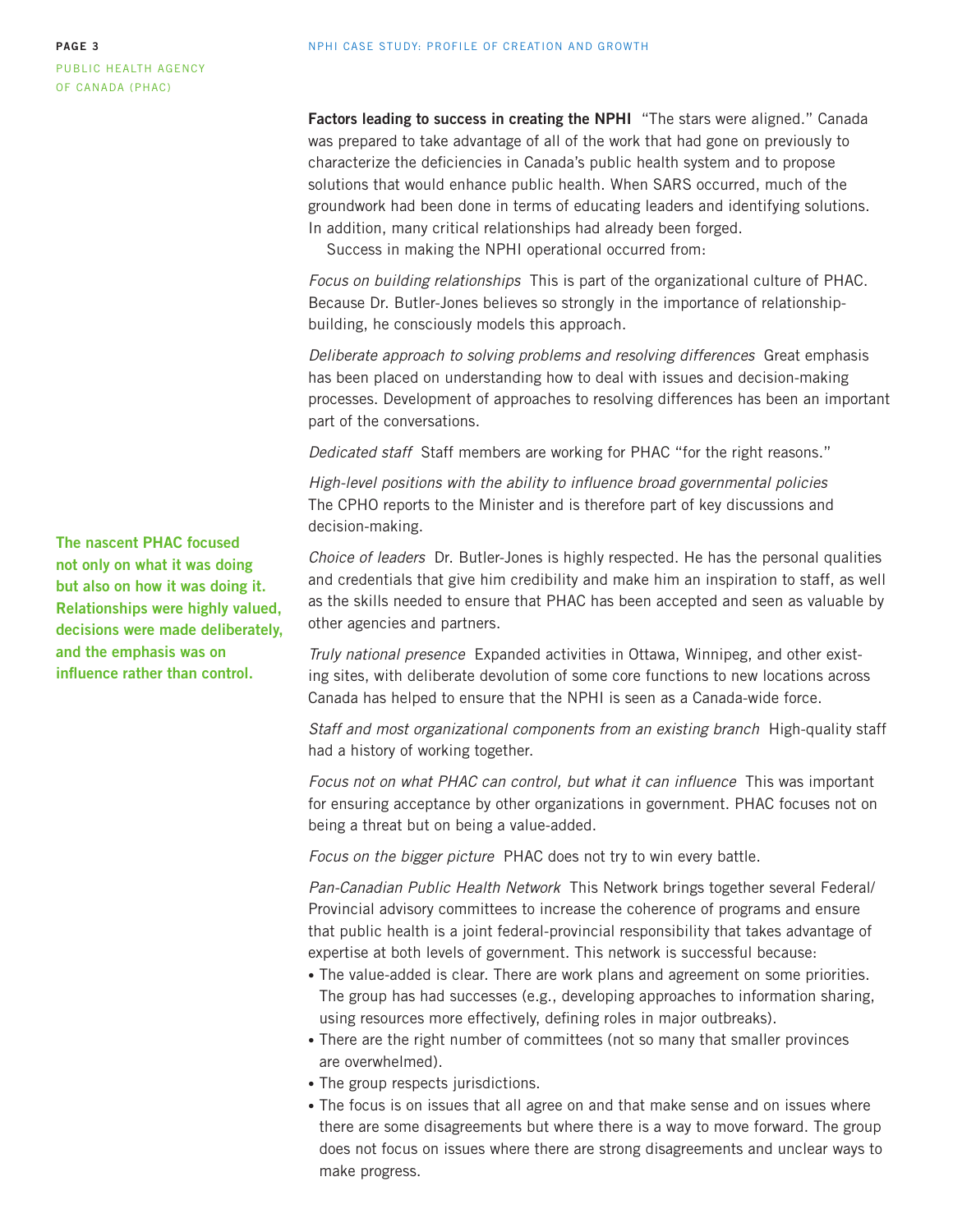<span id="page-3-0"></span>Support of groups outside government For example, the Canadian Coalition for Public Health in the 21st Century, described previously, has been supportive. In addition, the need for an agency like PHAC was expressed by a wide variety of stakeholders, many from sectors outside of health.

Culture of striving for excellence PHAC aspires to be as good as it can be and to be disciplined not only in science and programs but also in governmental processes.

**Unresolved transition issues** Despite these successes, there are still some unresolved issues:

Accountability for budget, policy, etc. Although many of the staff and much of the organizational framework of PHAC derived from a branch in Health Canada, the branch did not have the same level of responsibility and accountability for budget, policy-making, and other processes that PHAC does. PHAC had to develop systems and structures and hire new staff to address these issues.

Determining responsibilities and becoming known, especially internationally, for leadership on certain aspects of the public health agenda For example, both PHAC and Health Canada have international responsibilities, and the roles of each need further definition. Related to this is the issue that colleagues overseas do not always understand the leadership role of PHAC.

Roles of various PHAC locations For example, it is likely that Winnipeg will be a focus for scientific efforts and Ottawa for policy and politics.

**In retrospect, aspects of the creation of the NPHI that could have been improved** 

The decision was made to use existing governmental human resources systems, largely because of fear that not using them would create barriers to people moving in and out of government. However, the limitations on salary have proven a major barrier to recruiting and retaining professionals. Also, there was no formal orientation program for Dr. Butler-Jones. A more systematic orientation and coaching would have made the transition into the federal government easier and improved his early understanding of the federalist system.

#### **GROWTH OF THE NPHI Changes in FTEs and budget**

Increases have occurred in federal budget and grants and in FTEs:

FTEs 2004–05: 1,202 2007–08: 2,351

Budget 2004–05: \$379.1 million 2007–08: \$658.3 million

**Processes by which the NPHI subsequently grew, and influences on this growth**  Increases in budget, grants, and FTEs occurred largely because PHAC is perceived as doing well with the resources it receives. Also, public health is now perceived as a priority among all the Ministers and the bureaucracy. Some additions include the collaborating centers, staffing for the public health service system, and bursaries for training slots.